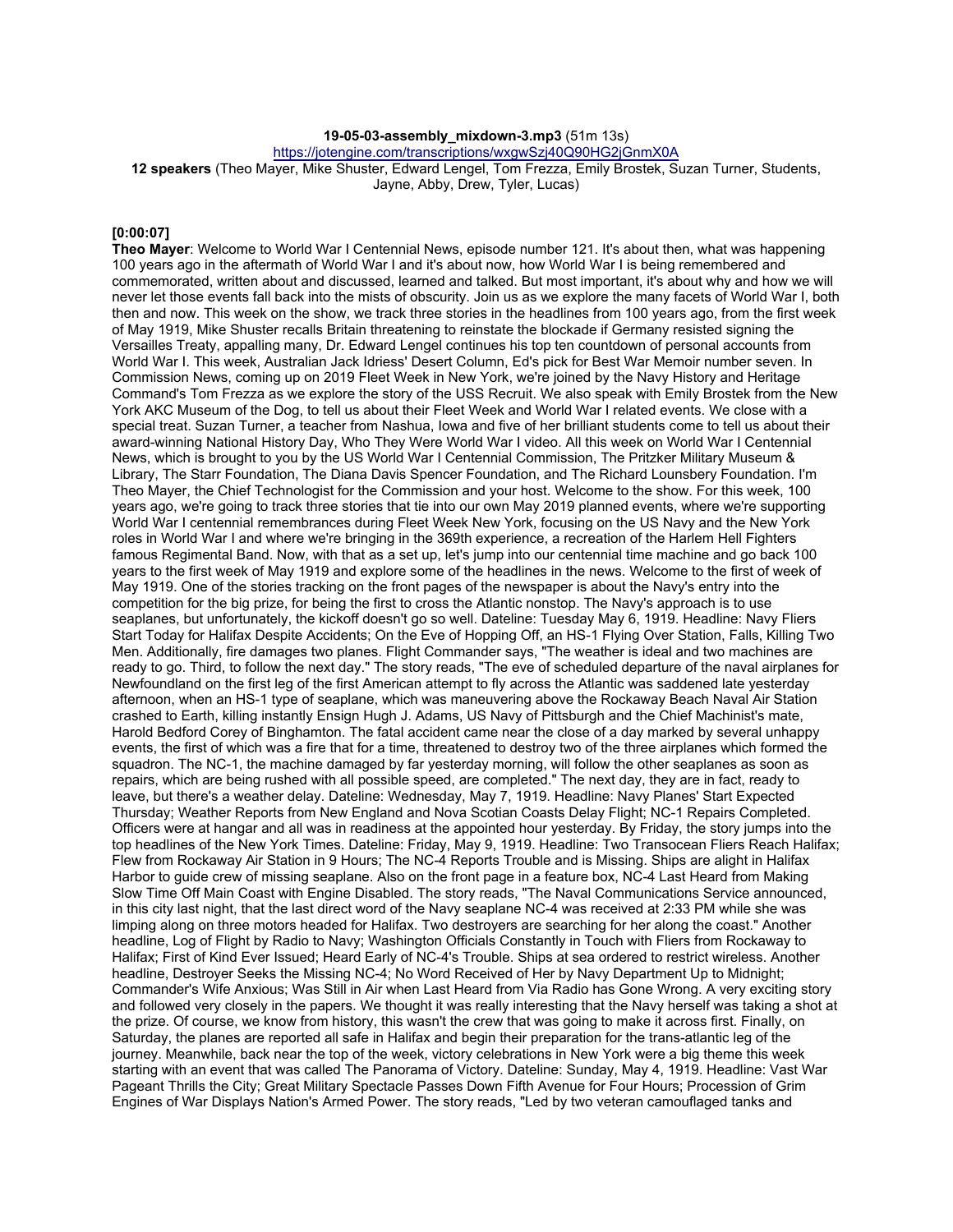carrying in its train every device in equipment and material, which ingenuity conceived or experience evolved during the war, the mightiest military spectacle ever staged passed down 5th Avenue from 110th street to Washington Square yesterday afternoon. Tens of thousands of men, women and children who were brought face to face for the first time with the stupendous effort America made in beating Germany applauded the procession as it passed. The spectacle termed, The Panorama of Victory, was organized by the War Department to demonstrate to the people who invested in liberty bonds and war relief contributions and are now buying victory notes, how their money had been spent. The career of a soldier from his initial appearance before the draft board to his preliminary medical examination at camp or cantonment to his victorious return home was depicted in the motor-driven floats of the pageant." That sounds spectacular, but that wasn't the only spectacle this week. Dateline: Wednesday, May 7, 1919. Headline: A Million Cheer 77th and Final Hike of War Up 5th Avenue; Great Throngs Sobered by Pageant for the Dead Bearing 2,356 Gold Stars Bring Tears to Many Eyes; Men March in Mass Formation Filling Thoroughfare from Curb to Curb. The story reads, "With more than a million spectators cheering and relatives and friends shouting personal greetings to individual marchers in all modern languages, the 77th Division paraded in 5th Avenue yesterday from Washington Square to 110th Street in one of the finest military spectacles which the city has ever witnessed. Marching in compact formation, one mass of men following another, turning the great highway into a river running bank full with olive drab and steel. The whole 27,000 passed in between 43 and 45 minutes. These New York boys, though drawn from nearly every race on Earth, made a dashing and magnificent picture. En masse, they looked like the hard fighters who broke Germany's back in the Argonne. Individually, they were still goodhearted happy go lucky young Americans who sailed away a year ago, and so, New York welcomed home its own." Our final story for this first week in May 1919 is also a New York story involving the legendary leader of the 369th Regimental Band, James Reese Europe. Already famous as an innovator and an advocate for Black musicians in New York, he's often credited for bringing Jazz to France with the 369th. This week, he's in the headlines of the Times. Dateline: Friday, May 9, 1919. Headline: Jim Europe killed in Boston Quarrel; Drummer from Hell Fighters' Band Alleged to have Slashed Leader with a Knife; Won Fame by Jazz Music, Recruited Negro Band and Played for General Pershing and President Poincare. The story reads, "Boston, May 9. Lieutenant James Reese, of New York, died at a hospital here tonight as a result of a wound in the neck alleged to have been inflicted by Herbert Wright, also of New York, and a drummer in the Hell Fighters 369th Infantry Band of which Europe was the leader. The two engaged in an altercation at Mechanics' Hall where the band had been giving a series of concerts. Europe, who was standing in the wings while the band was playing a selection, called out to Wright, 'Hey, put more pep into the sticks.' Wright left his drums and walked hastily over to Europe who retreated to his dressing room. Wright followed him, and after some words, the police alleged he drew a knife and slashed Europe in the neck. Wright was arrested." "Jim Europe was unknown as a musician about 1910 when he came to New York from Mobile, Alabama, with a strong pair of lungs to jazz the trombone and some ideas about syncopation that most other musicians refused to accept. He impressed the famous dancing pair of the Vernon Castles with the possibilities in his jazz music and they engaged him as their musical director. Both ascribed much of their success as dancers to Jimmy Europe." "When the 15th Regiment was organized, Colonel William Hayward asked Jimmy Europe to become the band leader with the rank of Lieutenant. He accepted but was not able to get together a band of Negro jazz artists in the city and was about to give up the plan when Daniel G. Reid offered \$10,000 for a national canvass for the Negroes who fitted Europe's idea of syncopation. 100 men were recruited in a few months, many of them coming from the Hampton Institute." "After Jimmy Europe got his band to France with the 369th Infantry, he found the French clarion could put more jazz into his music and the combination of these horns with trombone and the syncopation made the Negro band so popular among the soldiers that they were kept traveling all the time. They played for President Poincare and General Pershing time and again, and had a request for a concert for the Prince of Wales when they left. It was said that General Gouraud would risk defeat to travel 100 miles to hear Jimmy's jazz band play. The band found equal favor upon its return to this country and a tour of principle cities resulted." James Reese Europe dead in Boston. Those are some of the stories we found were the headlines 100 years ago this week. As the nation adjusted to the aftermath of a war that changed their world. With that, we turn to the events that the Versailles Peace Conference and the Treaty with Mike Shuster, former NPR Correspondent and curator for the Great War Project Blog. Mike, your post this week continues with how Germany, the Allies and Wilson are reacting and interacting to the terms being imposed by the treaty and it seems like the real threat now is to the noncombatant citizenry of the defeated nation.

#### **[0:15:02]**

**Mike Shuster**: It is, Theo. The headline reads, "Britain Threatens to Reimpose Blockade; Children will Suffer. But it's All Right, they're German. Many are appalled." This is special to the Great War Project. At Versailles the Germans continue to work hard to provide the Allies with a response to the treaty, so reports historian Thomas Fleming. They are deeply divided over what approach to take. The German Foreign Minister refuses to obey his government's order to walk out and return to Berlin. "He remained convinced," according to Fleming, "that the Germans had signed a contract in the armistice agreement for a peace based on Wilson's Fourteen Points." He and his staff send a stream of objections to French Prime Minster Clemenceau, who shares them with Wilson and British PM, Lloyd George. "The rattled German delegation did not improve its case by objecting to everything," reports Fleming, "but most of the German delegates' wrath settled on the war guilt clause. It linked this objection to the open-ended reparations article, figuring that if they could eliminate the guilt clause, bargaining on reparations would be tilted in their favor." This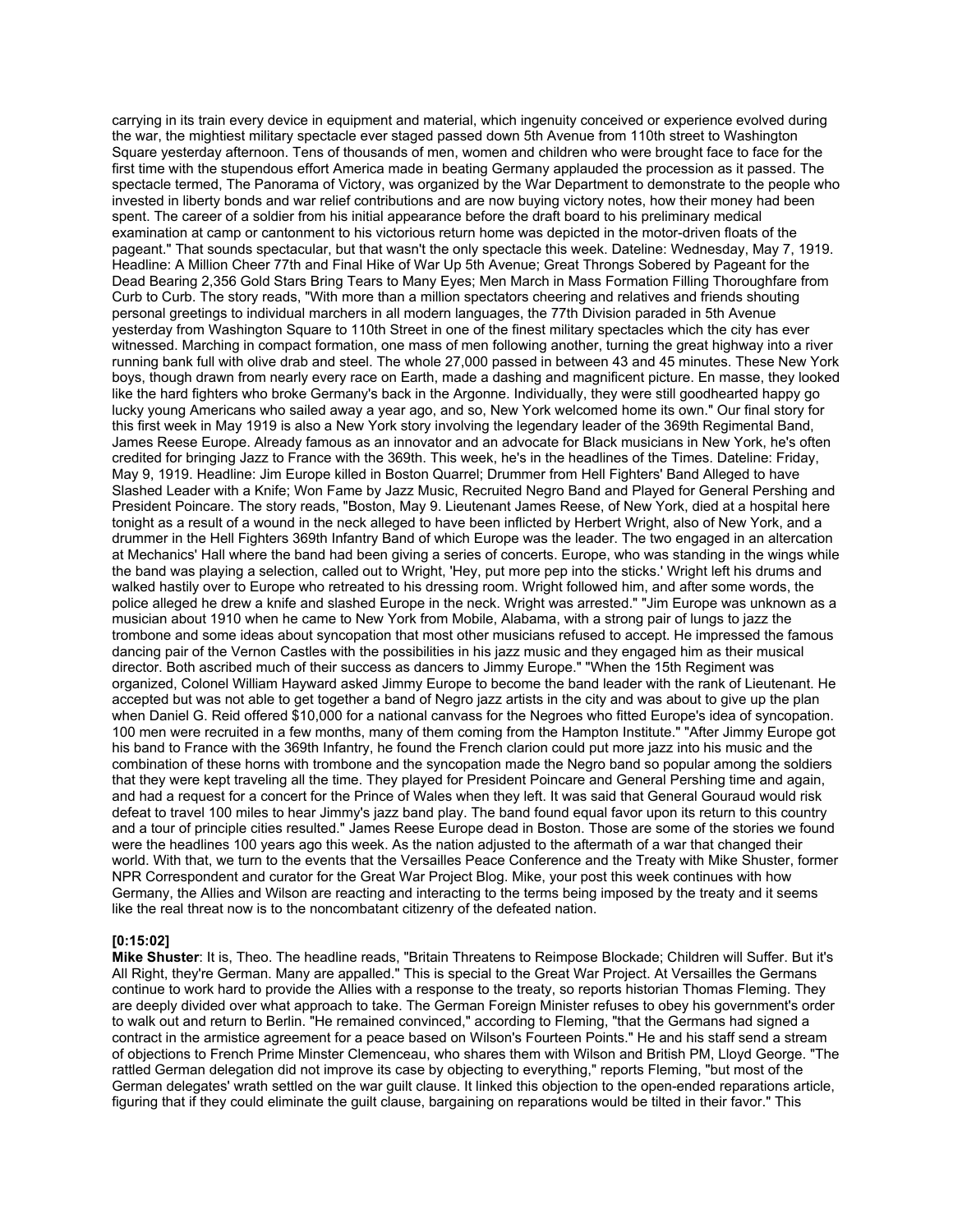startles the Allies, who do not expect the Germans would oppose the war guilt clause so fiercely. "But," reports Fleming, "the Allies had no inclination to yield the point, especially after the Germans published the treaty. Once the guilt charge became public knowledge, in England and France, and the United States, hatred of 'the Hun' became part of the political atmosphere. Woodrow Wilson felt no compunction about backing it unreservedly, even though it violated his previous statements about the origin of war." Fleming writes, "Not a single objection was made in the US Congress or the British Parliament about the treaty's harshness. Instead of backing down, the Allies raised the denunciatory ante by telling the Germans that the war was the greatest crime against humanity and the freedom of peoples that any nation calling itself civilized has ever consciously committed." Many are appalled to learn that if Germany refuses to sign the treaty, the Allies are ready to reimpose the blockade. Clemenceau and Lloyd George have overruled Wilson's objection to this decision. Among them, Herbert Hoover, who is running the delivery operation of humanitarian food aid to various suffering populations including Germany. Hoover and his staff are in a daily race to provide food to Germany's pitifully undernourished children, but it is leaving their elders still on the brink of starvation. Behind the scenes, Hoover and his relief staff worked to persuade Wilson and others in the American delegation to make major changes in the treaty. A similar effort began among the British delegation. Slowly, questions about the treaty begin to surface. Before long, British PM Lloyd George was wondering aloud if major changes were needed. Germany's economy is crippled, and under the terms of the treaty, its people are sure to die in the coming years. The nation's health is already broken by the British-imposed blockade. "The treaty," Hoover writes, "is nothing less than a mass death sentence. This argument is beginning to have an effect on the British, but not on Wilson." That's some of the news from the Great War Project, in these days, a century ago.

### **[0:18:27]**

**Theo Mayer**: Mike Shuster is the curator for the Great War Project Blog. The link to his post is in the podcast notes. This week, in our Historians Corner, regular contributor, historian, Dr. Edward Lengel continues his series of posts that profile his top ten selections from the many, many hundreds of published personal accounts from World War I. This week, Ed profiles Australian, Jack Idriess' Desert Column. Ed's pick for Best War Memoir Number Seven.

### **[0:18:59]**

**Edward Lengel**: Sometimes, the best personal accounts read like adventure novels, and Australian Ion "Jack" Idriess, who lived from 1889 to 1979 was a great adventurer. Over the course of his long life, he traveled much of the world, sometimes with a purpose, such as prospecting for gold, but often just to see what he could see. Idriess' experiences inspired his dozens of novels, for he could, as he confessed, write like stinking hell. His experiences in World War I at Gallipoli, and in Egypt and Palestine, were formative influences on his later career, and his talents as a writer are apparent in his fascinating diary, published in 1932 as The Desert Column. Jack Idriess' book is number 7 on my list of the 10 best personal accounts of World War I. A native of Sydney, Jack Idriess enlisted in 1914 as a trooper in the Australian 5th Light Horse. His first combat posting was to Gallipoli, where he arrived in May 1915 and fought on foot alongside Australian, New Zealand, British, and French troops in a bitter and ultimately futile campaign to push toward Constantinople against fierce Turkish resistance. Sniping was an outstanding characteristic of the Gallipoli campaign, where Idriess served as a spotter for famed Australian sniper Billy Sing, who was said to have tallied three hundred kills. But Idriess also sniped on his own account, and penned the following description of a duel in the brutal August heat, "I've just been indulging in a duel with a Turk, shot for shot. I'd fire, and the dust would fly up against his loophole. Then, slowly and cautiously, the tiny circle of light on the trench parapet which was Johnny's loophole would fill up with half his square, grim face. Watching like a cat watching a distant mouse hole, I'd see his rifle-muzzle slowly poke through the loophole, then a spurt of smoke with the crack-ping and his bullet would plonk into the sandbag above my loophole. Then, my turn. I'd wait with my rifle-sights leveled evenly at that distant telltale gleam of light, then immediately it was blotted out by his cautious face, I'd fire. Instantly he would duck, and viceversa, and so on. It was thrilling. I'd waited for each of my turns with every sense keyed to concert pitch, thrilled through and through. No doubt Johnny, the Turk, felt the same. I tried to kill him, and he tried to kill me. Yet, we have never seen one another and never will." Severely wounded by an enemy grenade in a Turkish trench raid, Idriess was evacuated to Egypt, where after several months in a hospital he recovered. In the spring of 1916 he was back in action, this time as a cavalryman or more accurately, mounted infantryman, in the ongoing campaign for supremacy in the deserts of Sinai and Palestine. The bulk of The Desert Column follows Idriess on raids and counter-raids through 1916 and 1917, when the British effort to conquer the Middle East from the Ottoman Turks began in earnest. Idriess' diary is filled with admiration for his Australian comrades, and grudging respect for the Turks, as well as compassion for the horses who endured conditions perhaps even more terrible than on the Western Front. His contempt for the English, a feeling shared by many Australians, who felt they had been let down at Gallipoli and were being let down again in the desert, moderated over time. The climax to Idriess' experiences came with the assault of the Australian 4th Light Horse Brigade on Beersheba on October 31, 1917. Though some troopers charged on horseback, he fought dismounted. "We jumped off, handed over our horses, climbed the bank and then the brigade was well and truly into it," he wrote. "Each man had all he could attend to in trying to shoot Turks and not be shot himself. Rifle and machine-gun fire grew into a steady roar. The air was one continuous whistling hissing as if thick with vicious serpents. The ground spurted flying dust and flying pebbles and splintered bullets. Soon all the battlefield was under clouds of fine red dust. The roar of the guns roared over the low hills, and most peculiarly, I could hear the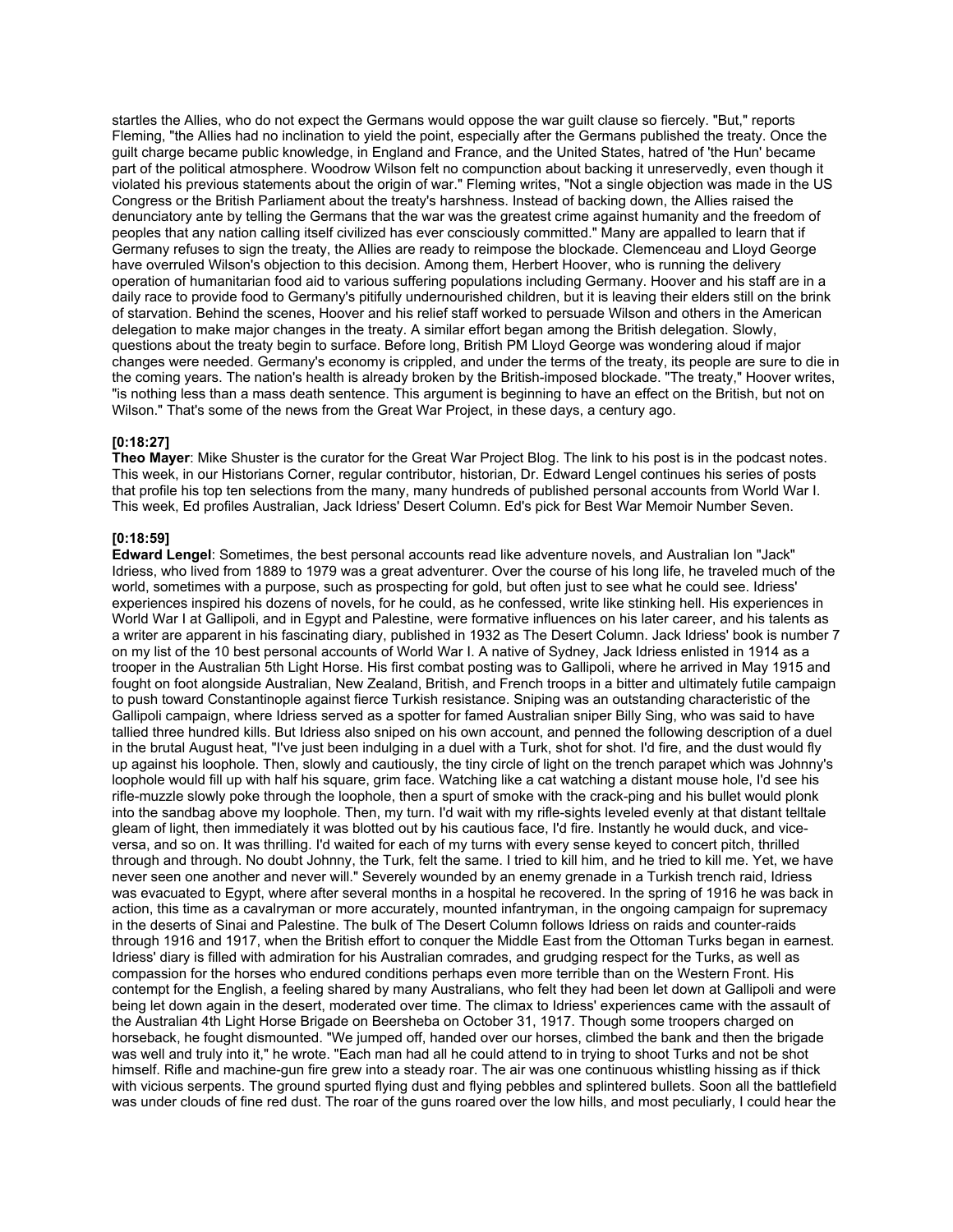re-echoes crashing among the rocky passes away toward Hebron. The Turkish redoubts seemed floating under dust and smoke in which the flash of exploding shells was dancing." Idriess survived the assault but, already sick and on the point of evacuation, was severely wounded by a Turkish shell in December 1917. That ended his part in the war, but in The Desert Column he would go on to pen one of the finest depictions of cavalry warfare ever written.

### **[0:23:50]**

**Theo Mayer**: Dr. Edward Lengel's blog is called A Storyteller Hiking Through History, and it's filled with first person perspectives and accounts that provide nuanced insights into the era. We have links to Ed's post and his author's website in the podcast notes. Okay, it's time to fast forward into the present with World War I Centennial News Now. During this part of the podcast, we explore how World War I is being remembered and commemorated today. Here's where we spotlight the surprisingly numerous and significant remembrances, honorings, commemoration activities, all surrounding World War I and World War I themes. This week for Remembering Veterans, as a lead up to this month's Fleet Week New York and Memorial Day, we have two stories and guests for you. First up is the story of the USS Recruit. She was a World War I era battleship that was built on land in New York's Union Square in 1917, seriously. If you were a New Yorker, as America ramped up for World War I, there was a battleship in the middle of Manhattan, with sailors, mascots, big guns and okay, she was wooden replica, but the USS Recruit was full scale and pretty darn impressive. I have pictures. To tell us about it, we're joined by Tom Frezza. Tom is the Director of Education at the National Museum of the US Navy. Tom, welcome to the podcast.

### **[0:25:32]**

**Tom Frezza**: Well, thank you for having me, Theo.

# **[0:25:33]**

**Theo Mayer**: Tom, before we get to the Recruit, tell us a little bit about the National Museum of the US Navy. Where is it, who runs it and when I go there, what do I see?

### **[0:25:42]**

**Tom Frezza**: We are located in Washington DC in the Washington Navy Yard. We've been around since 1963 and we are actually part of the Naval History and Heritage Command. The Command has 10 museums all across the country, but we are the flagship museum. You can see so many great things ranging from the fighting top of off the Constitution to a US Navy railroad gun from World War I and not only are we in one building, we're actually in two. We have a Cold War gallery that tells the story of the US Navy from the Korean War to the fall of the Soviet Union. Not only do we have some great items in the buildings, but the buildings themselves are historic too. The Washington Navy Yard is where they made all of the battleship guns and our buildings took part in that construction.

### **[0:26:30]**

**Theo Mayer**: Let's get over to the USS Recruit. What's the story?

# **[0:26:34]**

**Tom Frezza**: The Recruit was a wooden structure that was made to look like a battleship of the era and officially, it was known as USS Recruit, a "land ship" because it never went to sea. Think of it as a public relations and recruiting tool for the Navy at that point. They were able to recruit over 25,000 men into service, which is amazing. Really, at that time, New York is one of the largest population centers and you have people coming and going and would be a great place to recruit new sailors for the Navy. But the Navy was using all of their battleships and all the ships that they had, so someone came up with a great idea to build, in the middle of Union Square, this wooden mock-up of a dreadnought battleship. It had 3 turrets of 14-inch guns. While they looked real, they were actually made out of wood. They had quarters for all of the crew aboard the ship. They had just every accommodation that they needed for sailors to live aboard this ship that never went to sea.

### **[0:27:44]**

**Theo Mayer**: I saw some pictures where they actually even had mascots on board and they had visitors and they did laundry. I mean, they literally operated aboard ship.

### **[0:27:54]**

**Tom Frezza**: Like you said, there are tons of photos out there of this ship of in all of the dignitaries who would visit. You also have some pretty famous photos of Yeoman (F)s. Those were the female sailors recruited into the Navy, something that was groundbreaking. It became a focal point in New York City during World War I. They brought people aboard, not only people who they were recruiting, but really just the general public aboard to show them what life was like for sailors at sea.

**[0:28:24]**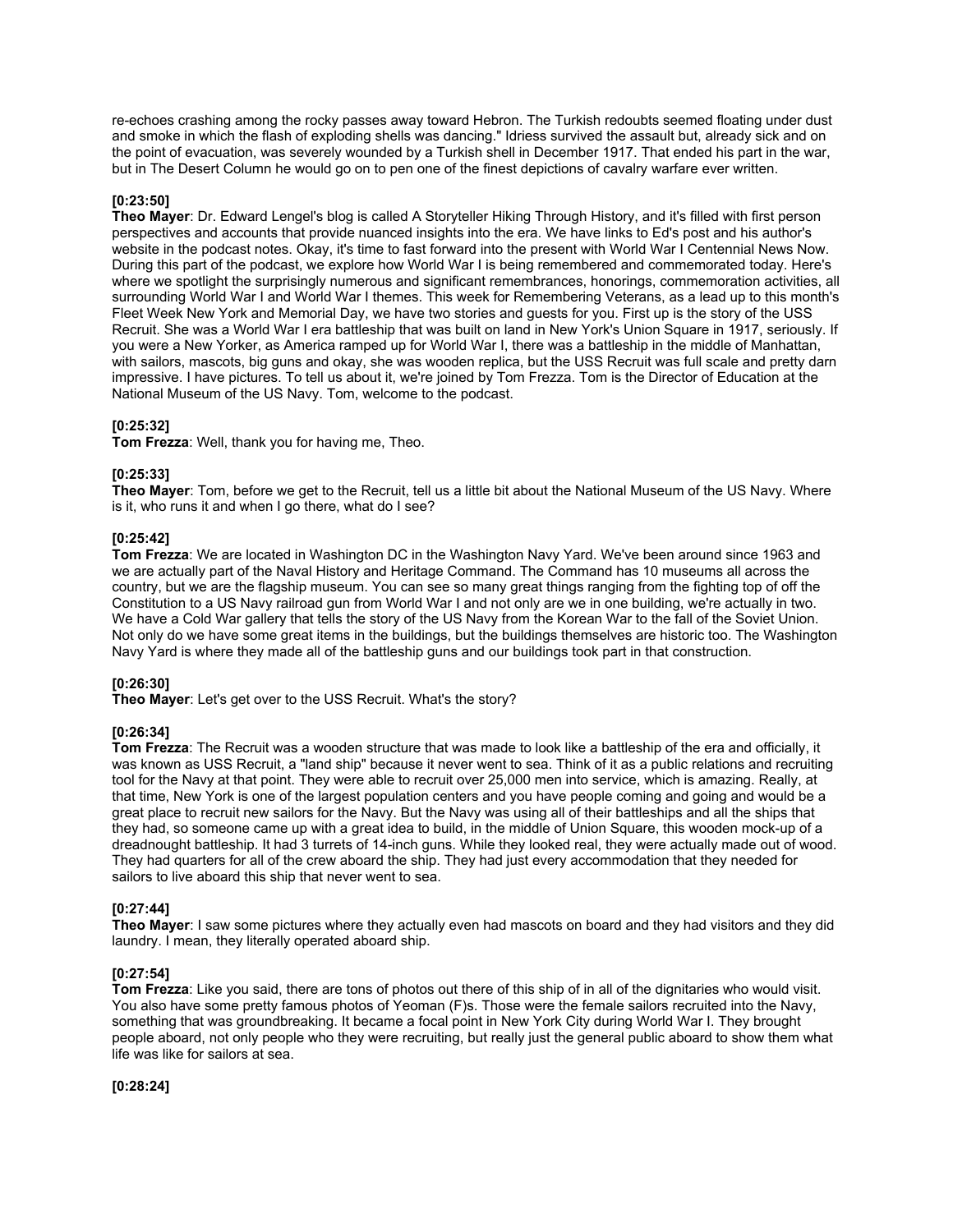**Theo Mayer**: One of the things that they were doing with ships in those days was what was called dazzling them. They were painting these ships as these sort of Op art looking things, to hide them and disguise them and confuse the U boats from which direction they were moving. At one point, I saw a picture of the Recruit with dazzle on it.

### **[0:28:41]**

**Tom Frezza**: If you've never seen dazzle camouflage, true to its name, it is very dazzling, but again, that's what ships were being painted at the time. When it was ordered that all ships be painted a dazzle camouflage, of course, because the Recruit was a commissioned land ship, they have to follow orders too and go with the paint scheme of the entire Navy.

# **[0:29:01]**

**Theo Mayer**: That's great. After the armistice, they were going to move her, I think, to Coney Island. Weren't they? What happened?

### **[0:29:08]**

**Tom Frezza**: After the armistice, they were planning on moving her to Coney Island as an attraction, but also as a recruiting boat too. But they decided that it would really cost too much money to move her to Coney Island, so she was broken up and parts of her structure were spread out for other projects within the Navy.

### **[0:29:27]**

**Theo Mayer**: Tom, shifting gears a little, you have a partner that you work with named Sawyer. Sawyer's got a really great Instagram following, but interestingly enough, Sawyer also always has a wet nose. Tell us about Sawyer. Is he your dog?

### **[0:29:43]**

**Tom Frezza**: Yes, he is. He is a service dog who comes into work with me every once in awhile and he is the unofficial mascot here at the museum. We like to take photos of him with different artifacts wearing a World War II Navy flat hat. He mostly is a big fan of greeting the honor flights that come into the museum of World War II and Korean, Vietnam veterans that come in. He's a good boy who loves history and loves sharing it.

### **[0:30:07]**

**Theo Mayer**: Tom, I understand that Sawyer the Seadog and you are going to New York for Fleet Week, which is a great lead in to our next guest. Emily Brostek is the Manager of education programs at American Kennel Club or AKC Museum of the Dog in New York, at the prestigious 101 Park Avenue building in Manhattan. Emily, welcome to the podcast.

### **[0:30:29]**

**Emily Brostek**: Thank you so much for having me Theo.

# **[0:30:32]**

**Theo Mayer**: Emily, tell us a little bit about the AKC Museum of the Dog. What do the visitors experience when they go there?

# **[0:30:38]**

**Emily Brostek**: Actually, the museum has been around since 1982 is its official founding. It was here in New York for a couple of years, but then moved out to Missouri, St. Louis, Missouri, for a little over 30 years. But this past February, we celebrated the grand opening and grand return of the museum back here in New York. We're located right next to Grand Central Station and we're really a great spot for all of the arts that we have, to be so much accessible to the community and all of the tourists and even all of the locals that are here in New York City. The museum has hundreds of painting, drawings, sculptures and bronzes, all representing the strong bond between humans and their canine companions. We have a library that boasts one of the largest collections of dog breed books and books going from how to train your dog to where you should take your dog on vacation. We also have an extensive part of the library that celebrates war dogs and their impact on war and their use for military in America but also around the world. Something that I think is very special about the museum is our ability to showcase everything that dogs bring to our life from being a companion and a pet that you have in your own life to the service and jobs that they have provided that make our lives a lot easier and a lot better, I think.

### **[0:31:54]**

**Theo Mayer**: My contacts in New York tell me the museum is really popular and really celebrated. This year, one of the themes for Fleet Week is World War I and the centennial of World War I. You're actually having two events that are related. Tell us a little bit about the Sergeant Stubby statue unveiling on the 23rd.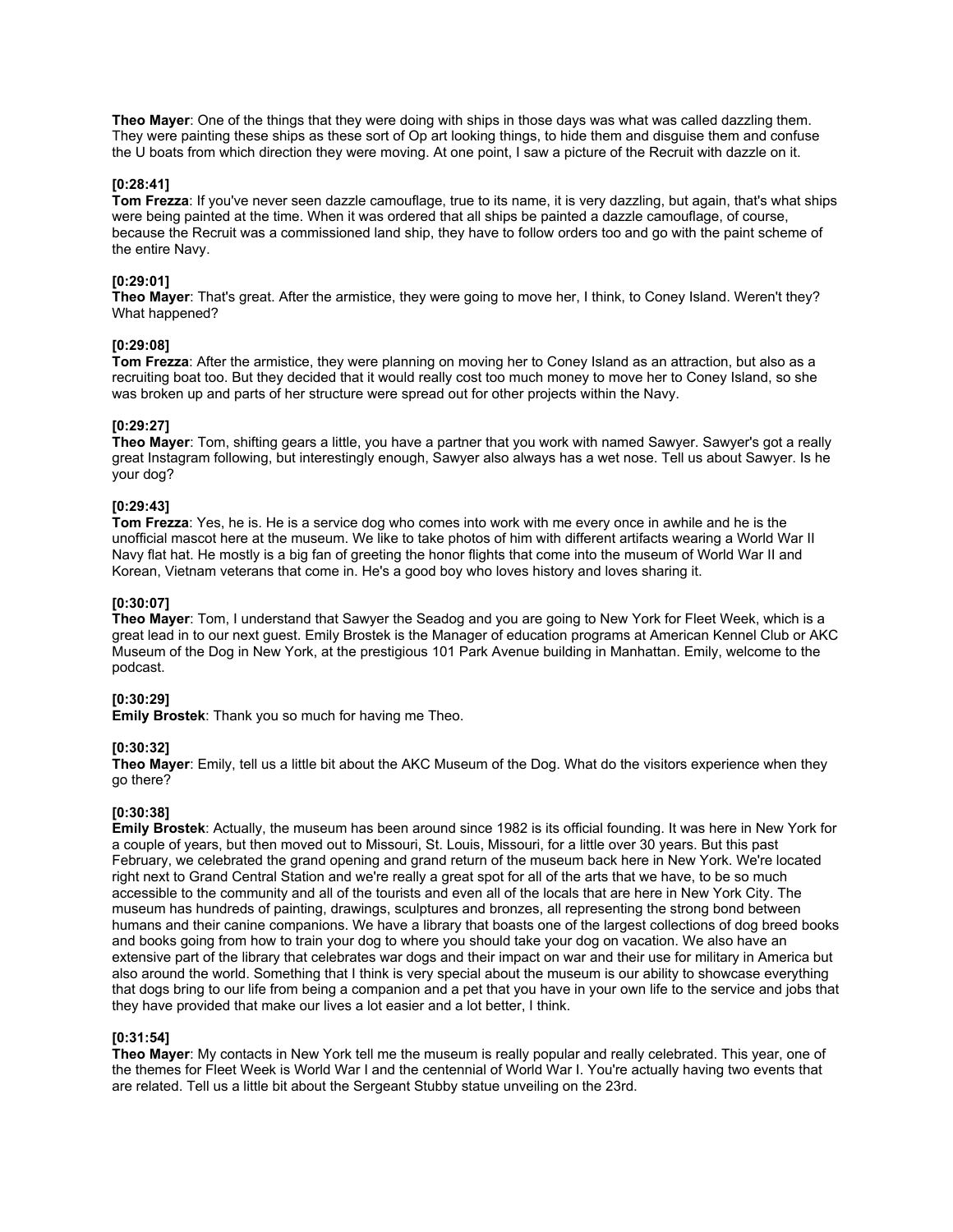### **[0:32:12]**

**Emily Brostek**: Yeah. We're very excited to have new addition to our collection. We have a statue that is going to be unveiled on May 23rd done by the artist, Susan Bahary, and the statue is called Stubby Salutes in the iconic pose that Sergeant Stubby raising his paw, saluting and this art work is going to be unveiled here at the museum and it will really be a great addition to the collection as it celebrates the role of dogs from World War I onward and their impact that they still have in the military today. On the same day, we'll also be featuring a screening of the movie, Sgt. Stubby: An American Hero. We'll really round out our celebration of the centennial by having programs for all audiences, especially families to enjoy the movie and relate a little more on a level where children of all ages can understand the impact of Stubby.

### **[0:33:02]**

**Theo Mayer**: That's great. Now, there was no canine corps during World War I, like there was no Air Force, but the army Air corps that led to the Air Force, the service dogs like Stubby led to the canine corps. The Museum of the Dog traces a lot of it. Doesn't it?

#### **[0:33:17]**

**Emily Brostek**: Yeah. The museum is very proud of the ability to talk about war dogs and their military impact through numerous different statues and art works. We'll be having the Stubby statue unveiling and then, from World War II, we have the statue of Smoky, the dog and then, we really launch into the story of dogs from World War I all the way to present. We have a exhibition that celebrates dogs on the job and their roles in the military today, on sniffing dogs and even just dogs that are trained to protect and serve in cities today, such as New York. I think our content is very relatable as far as learning where dogs have come from, from the military, even before anything was official, until their use now. As I mentioned earlier, our collection in the library really has a lot of books that can help to educate the public on those subjects.

#### **[0:34:08]**

**Theo Mayer**: Tom and Sawyer the Seadog are coming over for a meet and greet on the next day on the 24th. What are those plans?

#### **[0:34:15]**

**Emily Brostek**: We're very excited to have Tom and Sawyer. I think that one of the important aspects of our museum is to bring history to life and because of such a fun element that our museum is all about dogs, that it's always wonderful when we can host a program that will bring in a real dog to teach about art, or in his case, history. We're very excited for Tom and Sawyer to visit. We plan on having living historians from the World War I Centennial Organization, who will also be joining us to really bring military history to life in the space of the museum. I think that working together will really provide a unique program for visitors to enjoy.

#### **[0:34:53]**

**Theo Mayer**: Tom and Emily, thank you both for coming in and telling us about this. This is going to be a great program.

#### **[0:34:58]**

**Emily Brostek**: Thank you very much for having us.

### **[0:34:59]**

**Tom Frezza**: Yeah, no problem. We definitely enjoyed coming on.

### **[0:35:02]**

**Theo Mayer**: Emily Brostek is the Manager of educational programs at the AKC Museum of the Dog in New York City and the Naval History and Heritage Command's Tom Frezza is the Director of Education at the National Museum of the US Navy. We have links in the podcast notes to both museums, the events and of course, Sawyer the Seadog's Instagram page. Under Education, last year we put together an education consortium consisting of the US World War I Centennial Commission as the Sponsor, the National World War I Museum and Memorial in Kansas City, which is America's leading institution dedicated to remembering, interpreting and understanding the great war and its enduring impact. The Gilder Lehrman Institute of American History, a nonprofit organization devoted to the improvement of history education and our friends at National History Day, another nonprofit educational organization that offers year long academic programs that engage over a half a million middle and high school students annually. One of the initiatives that fell out of the consortium is National History Day's legacy of World War I. This is a teaching the teacher participation course that includes memorializing the fallen, where you research a fallen soldier from your community. That idea was brought down to the student population through another initiative called Who They Were. Our next guests include Teacher, Suzan Turner, talented and gifted student teacher as well as National History Day coach at Nashua Plainfield High School in Nashua, Iowa. With her are a group of her very talented and gifted students, who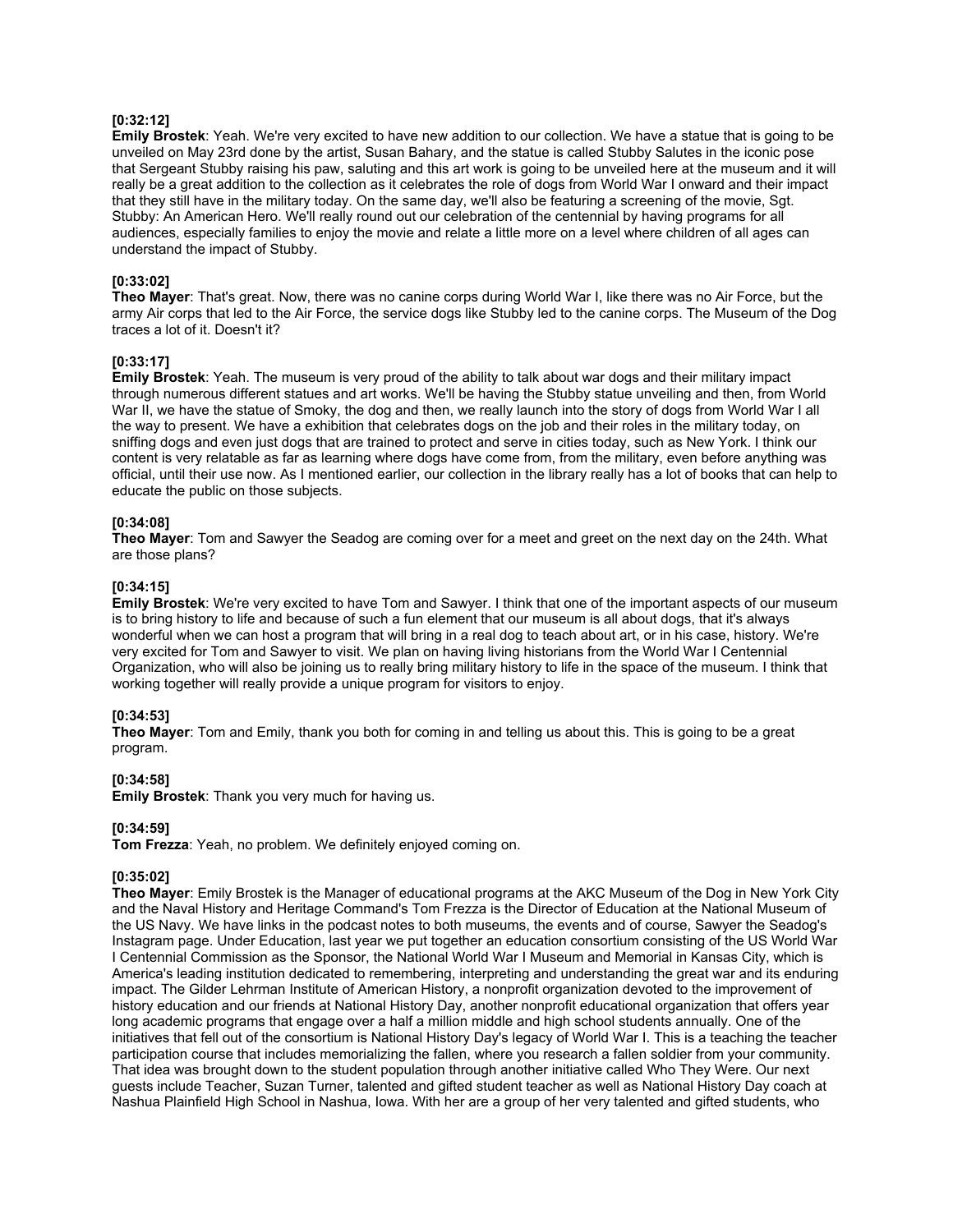created an award-winning mini documentary video for Who They Were. Let me greet each of you. Suzan, thank you for being the inspiration here.

### **[0:36:57]**

**Suzan Turner**: Thank you very much. We're very happy to be a guest on your program.

### **[0:37:01]**

**Theo Mayer**: On the student side, we have Drew, Abby, Tyler, Jayne and Lucas. Hey, guys.

### **[0:37:06]**

**Students**: Hello. Hi.

## **[0:37:08]**

**Theo Mayer**: Before we get going, I had a chance to watch the video this morning and I just wanted to open by telling you I've been producing media for a very long time and your mini documentary is genuinely really good. Congratulations to all of you. That's really impressive.

### **[0:37:24]**

**Students**: Thank you. Thank you.

### **[0:37:26]**

**Theo Mayer**: Well Suzan, let me start with you. Just a few weeks ago, you and your team of intrepid young historian adventurers went to Des Moines, the Iowa State capital and you met the Governor. Tell us the story of what happened.

### **[0:37:39]**

**Suzan Turner**: Yes. Last week, actually on April 24th, we traveled to Des Moines where the students received award. It's called the Loren Horton Award for Local History. They were being honored for having the outstanding youth project in local history in the State of Iowa this year. We're pretty excited to receive that invitation and travel to Des Moines and take part in that ceremony. It honored their 7-minute video that you watched this morning, honoring our community's history during World War I.

### **[0:38:08]**

**Theo Mayer**: Interesting. Suzan, how did the whole project come about for you and your students?

### **[0:38:12]**

**Suzan Turner**: Well, it started actually last spring, when I received communications from the National History Day program in Maryland and they invited me to take part in a program called Memorializing the Fallen, that was sponsored by World War I Centennial Commission. I was part of a group of nine teachers that traveled to Belgium and France. We did research on a fallen hero from our community. My fallen hero was a man by the name of Frank Dann and I had the chance to give a eulogy at his grave site up in Meuse-Argonne Cemetery. Part of the program is also we're doing research on a veteran who served in World War I from our community, who was able to come home and live out the rest of their life. The students really helped take some of my research and then, did additional research on their own on Carl Demro, the veteran and that became the source of the video. That's kind of how it happened.

### **[0:39:08]**

**Theo Mayer**: All right, guys. I'm going to ask each of you some questions, one after the other. I want to start with Abby and Jayne, who did most of the research. Before the project, did you know anything about World War I? How about you Jayne?

### **[0:39:21]**

**Jayne**: I knew what I had learned in history class, but I hadn't really taken my own initiative to learn anything more until this project.

# **[0:39:28]**

**Theo Mayer**: What was the single thing in your research that surprised you the most, Abby?

### **[0:39:32]**

**Abby**: What really surprised me was how Nashua really played a role and how there's a lot more people from Nashua than what we expected who all served during that time.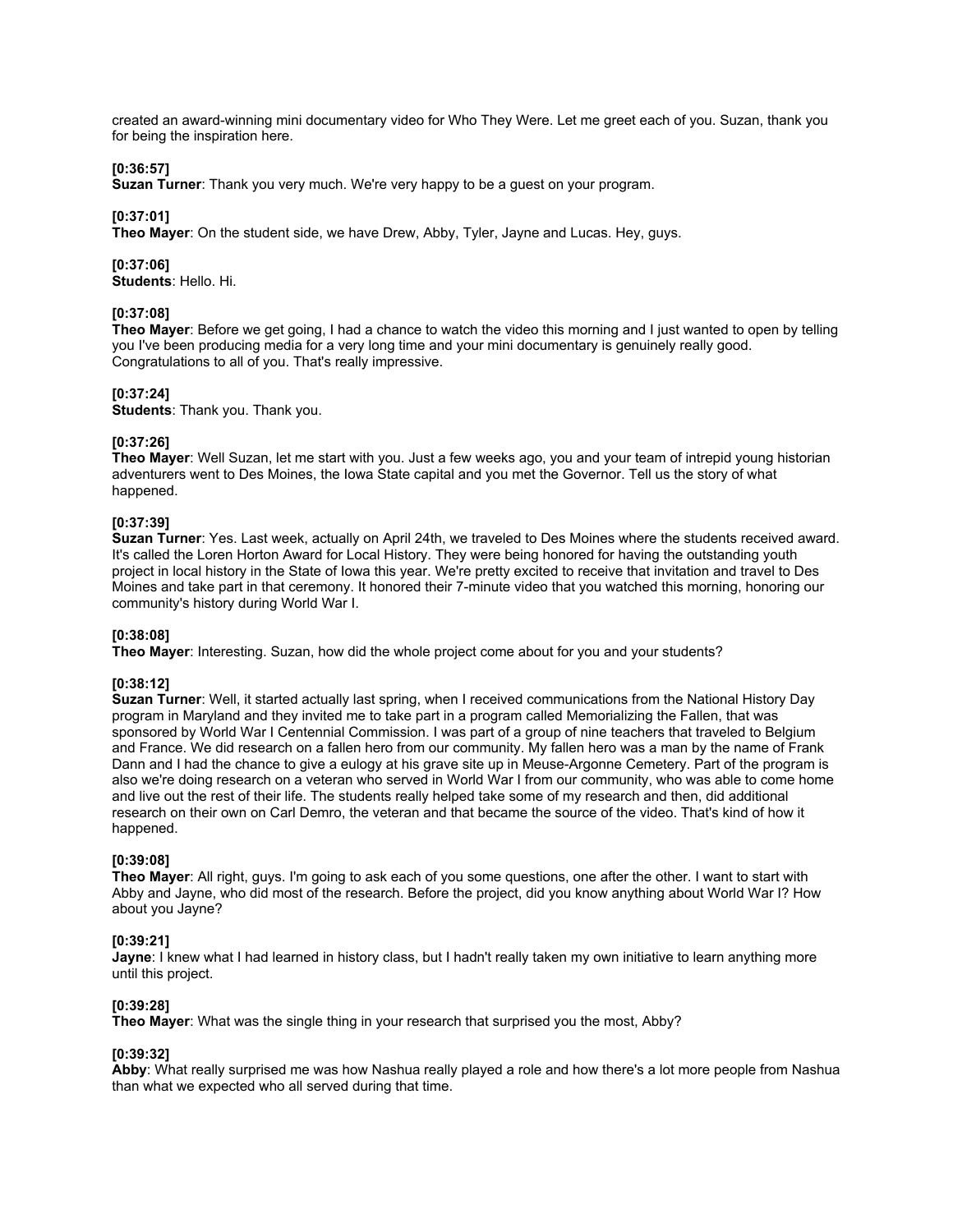# **[0:39:41]**

**Theo Mayer**: You know, you bring up a really good point. World War I affected everyone in the nation. Unlike, the more recent wars that you hear about on the news, but they don't really touch you. World War I happened to the whole community. Let me move on to the video product team, Drew, Tyler and Lucas. Drew, you were the narrator for the video, right?

#### **[0:40:02]**

**Drew**: Yes, I was.

### **[0:40:04]**

**Theo Mayer**: I can tell from your voice. You did a really great job. Have you ever done anything like this before?

### **[0:40:09]**

**Drew**: Yes. For the past three years, I have been involved in National History Day and I have been a part of either a group or an individual project primarily focused on World War I.

### **[0:40:21]**

**Theo Mayer**: Tyler, you and Drew did a lot of the video editing. You worked with stills, historic videos, even some aerials. We'll get to that in a minute. You did a lot of good, complicated, what we call motion graphics editing in the video. Moving and combining stills to the soundtrack and so forth, where did you learn all that?

### **[0:40:39]**

**Tyler**: Like Drew said before, we have had experience within documentaries and stuff like that. We took the video footage that we got from other documentaries as well as we were able to use our photo archives that Nashua has that dates back to before World War I and we were able to take that and kind of bring light to the situation that Nashua had during World War I.

### **[0:41:00]**

**Theo Mayer**: Between the research and how you guys did the editing, it's actually about storytelling and you guys did an amazing job with story. Okay, Lucas, a little birdie told me that you like to fly drones.

## **[0:41:13]**

**Lucas**: Yeah.

# **[0:41:15]**

**Theo Mayer**: I like shooting aerials myself. What kind of drone is it?

# **[0:41:18]**

**Lucas**: It's the DJI Phantom 3 Standard edition.

### **[0:41:22]**

**Theo Mayer**: Nice bird. Okay. I have a last question for each of you and I want to start with Jayne and Abby. If somebody wanted to do a project like this, what's the best advice you could give them? Abby?

### **[0:41:35]**

**Abby**: I think the best advice that I could give them is don't be afraid to take on a big project like this because you can have a really good outcome if you put in a lot of hard work and effort.

### **[0:41:44]**

**Theo Mayer**: Good answer. Jayne?

### **[0:41:46]**

**Jayne**: The best advice for somebody would be to go out and join your community and talk to people. A lot of times, there are people in the community want to share their story and especially want to share it with young people, so the best way to learn sometimes is just to go out and talk to people in your community.

### **[0:42:02]**

**Theo Mayer**: I love that. Wonderful advice. Tyler?

### **[0:42:04]**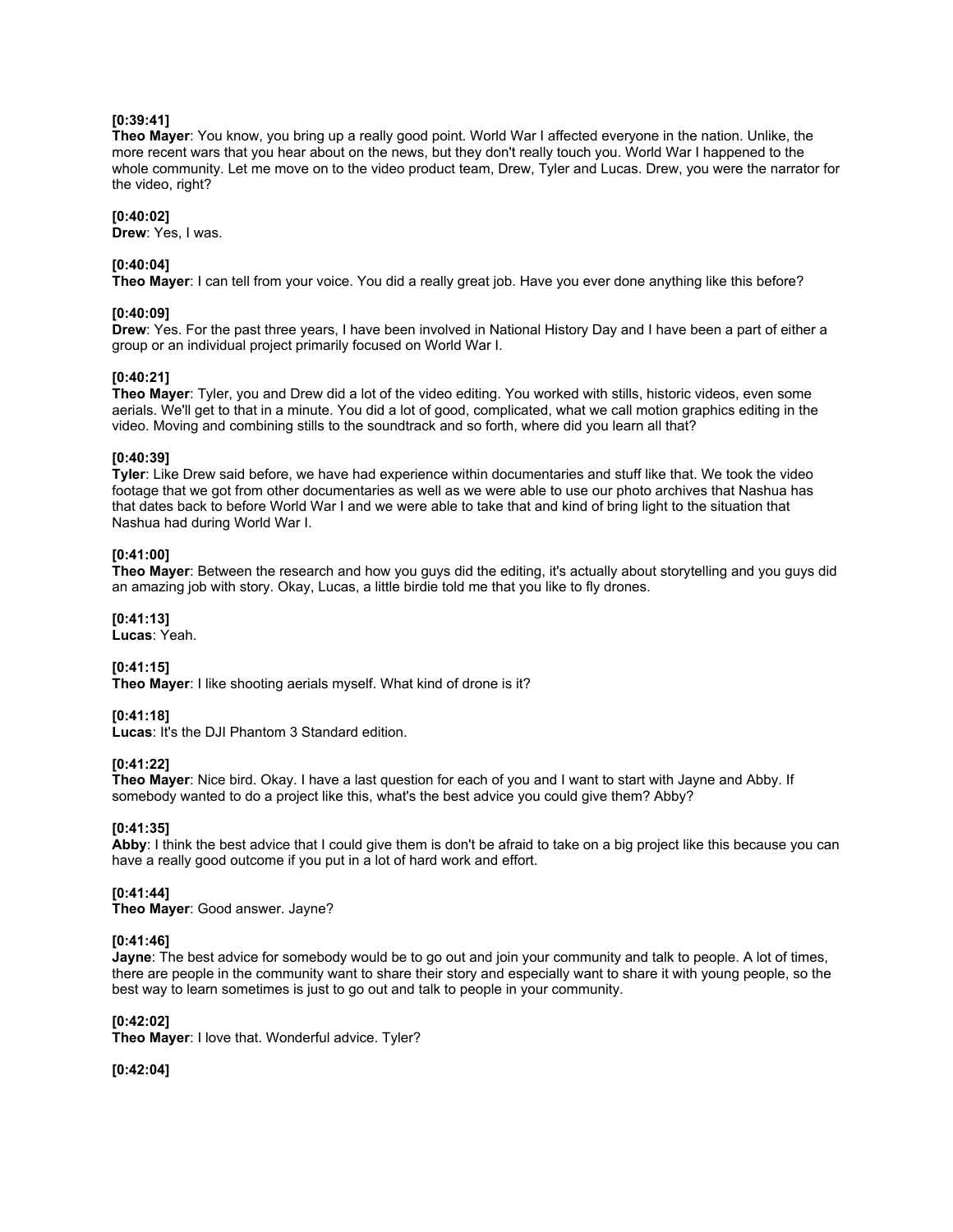**Tyler**: I think, one of the best advice that I could probably give them is if you're going to do, for example, a documentary, don't look at other documentaries as well as videos to help you best portray the story that you want to tell.

#### **[0:42:16] Theo Mayer**: Drew?

## **[0:42:17]**

**Drew**: When taking on a large project like this, what I've come to learn with documentary making is that it's easier than it seems. I feel like almost anyone would be able to pick it up, so don't be afraid to go out there and try to learn a new skill because as you could see with our video, it was able to impact the lives of everyone in the community. I think that's something that's really special.

### **[0:42:39]**

**Theo Mayer**: How about you, Lucas?

### **[0:42:41]**

**Lucas**: I would say just to take on this big project with little chunks instead of looking at the big picture, look at every little single small picture within it. Also, if you're going to do drone shots, don't lose your drone like we almost did. That's very helpful.

### **[0:42:56]**

**Theo Mayer**: Miss Turner, your team did an amazing, remarkable, highly professional, really relevant project. Imagine that you're thinking back about this in 10 years, what are you going to remember most about this teaching experience?

### **[0:43:12]**

**Suzan Turner**: I think I might have remembered just how this impacted the students. I've seen kids grow so much in their abilities. We talked about the vision of the project and they just take it and run with it. These folks are top-notch and that's why I love to be a teacher.

### **[0:43:27]**

**Theo Mayer**: Well, you are each and everyone of you, awesome. Thank you for coming on the show and sharing your story. I just wanted to say that you and your project are all helping to keep the faith with your heritage, your history, your community and your future. On behalf of the World War I Centennial Commission, I wanted to congratulate you and I wanted to say thank you.

### **[0:43:48]**

**Suzan Turner**: Thank you.

### **[0:43:49]**

**Students**: Thanks. Thanks for having us.

# **[0:43:51]**

**Theo Mayer**: That was Teacher Suzan Turner from the Nashua Plainfield High School in Nashua, Iowa and her wonderful team of students, who created an award-winning video for National History Day's Who They Were World War I program. We have links for you in the podcast notes to the video, and it's only seven minutes, so I recommend you take a look at it, it's really good, and the National History Day Programs. It's time for Articles and Posts, where we highlight the stories that you'll find in our weekly newsletter, The Dispatch. World War I sculptural maquette to be on display at Fleet Week New York 2019. The US Navy's big Fleet Week New York 2019 is coming up May 22nd to 27th. During Fleet Week, there will be Sea Service-related concerts, appearances, tours, and other activities throughout the greater New York area. This year, Fleet Week New York will also have an added theme of Remembering World War I, in cooperation with the United States World War I Centennial Commission. We're going to have World War I-themed Living-History Reenactors, special exhibits, and ceremonies, all telling the story of the New York area, the Navy and all US armed services during World War I. One of our very special public exhibits will be of our new sculptural maquette, created by Bronx-based sculptor, Sabin Howard. This is a scale-model of the giant bronze that will be the centerpiece of the new National World War I Memorial in Washington DC. See our schedule of when and where you can see the maquette at ww1cc.org/fleetweek, all lowercase. Hawaii World War I Symposium and Activities scheduled for June 26th to 28th. In late late June, the Hawaii World War I Centennial Task Force will be hosting a World War I academic symposium to mark the end of the World War I Centennial Commemoration Period. It's going to be held in downtown Honolulu at the Aloha Tower. Co-hosted by Hawaii's Pacific University, the Arizona Memorial Visitors' Center, and the Hawaii World War I Centennial Task Force. The